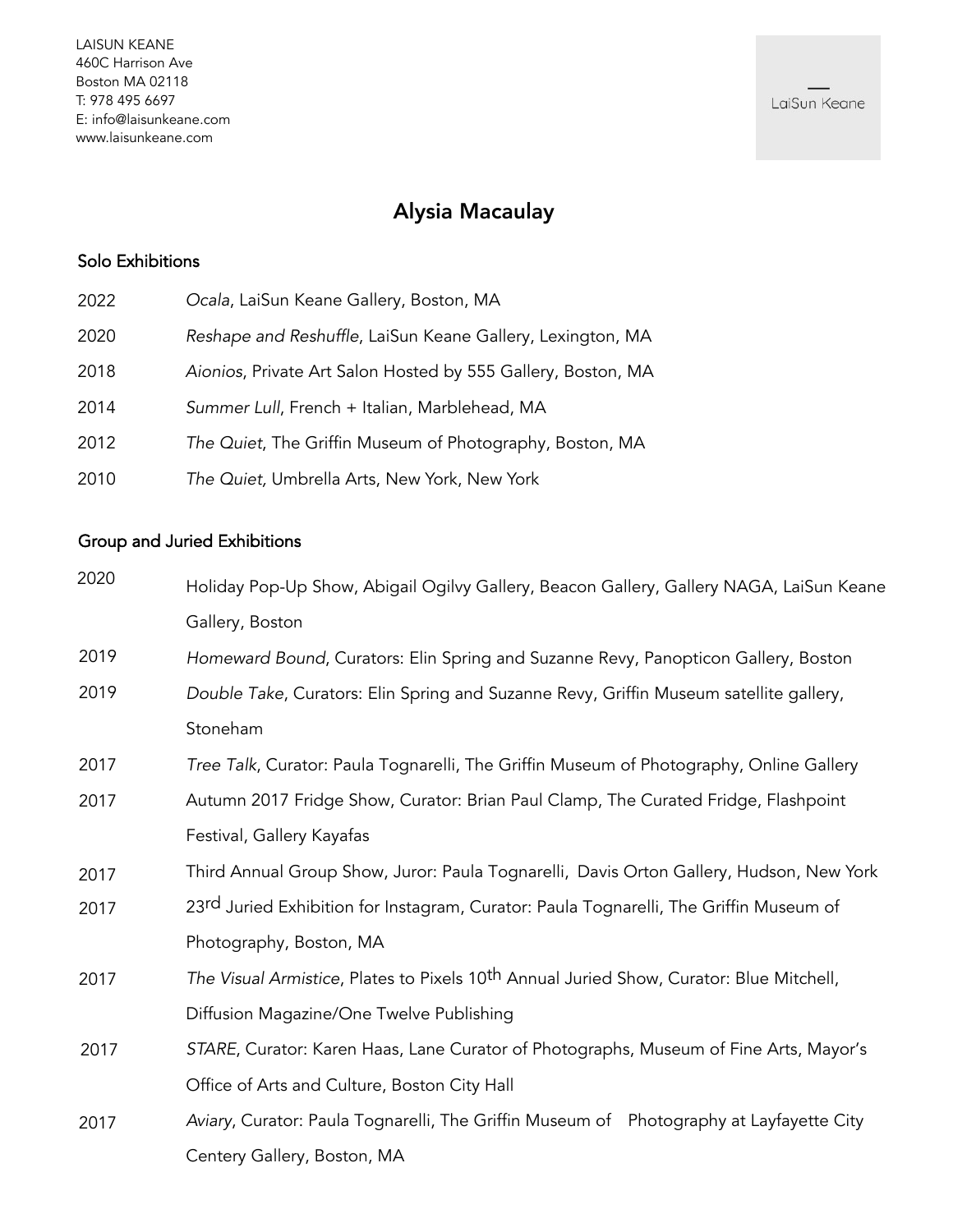- 2016 Annual Group Show, Juror: Paula Tognarelli, Davis Orton Gallery, Hudson, New York 2016
- Family Outing, 555 Gallery, Boston, MA 2016
- July/August Fridge Show, Curator: Paula Tognarelli, The Curated Fridge 2016
- Same but Different, New York Center for Photographic Arts, Juror: Darren Ching, \*Juror's Selection 2016
- 2016 Open Juried Exhibition, Juror: Paula Tognarelli, Vermont Center for Photography 2016
- Off the Grid, Umbrella Arts, New York, NY 2015
- ArtSI in the Barn, Shelter Island, NY 2013
- Family Politics, Curator: Matt Martin, The Photocopy Club, London, England Mapping: 2013
- Borders, Bodies, Memories, Juror: Paula Tognarelli, Filter Photo Festival, David Weinberg Photography, Chicago, IL 2013
- Wide Open 4, Juror: Carrie Springer, BWAC Gallery, Brooklyn, NY 2013
- Open Water, Juror: Jennifer Schwartz, The Kiernan Gallery, Lexington, VA Secrets & 2013
- Mysteries, Juror: Catherine Edelman, Darkroom Gallery, VT 2012
- The Griffin Museum of Photography 18th Juried Exhibition, Juror: Paul Kopeikin, Boston, MA 2012
- 74th Annual Guild Hall Artist Members Exhibition, East Hampton, NY 2012
- HOME, Juror: Harvey Stein, Umbrella Arts, New York, NY 2012
- Wide Open 3, Juror: Charlotta Kotik, BWAC Gallery, Brooklyn, NY 2012
- Coastal Life, Havens Gallery, Shelter Island, NY 2011
- DINNER, Juror: Harvey Stein, Umbrella Arts, New York, NY 2011
- HOME…IS WHERE THE CAMERA IS, Juror: Julie Blackmon, PhotoPlace Gallery, Middlebury, VT 2011
- 9th Annual Small Works Show, Boltax Gallery, Shelter Island, NY 2010
- BED TWO, Juror: Harvey Stein, Umbrella Arts, New York, NY 2010
- 8th Annual Small Works Show, Boltax Gallery, Shelter Island, NY 2009